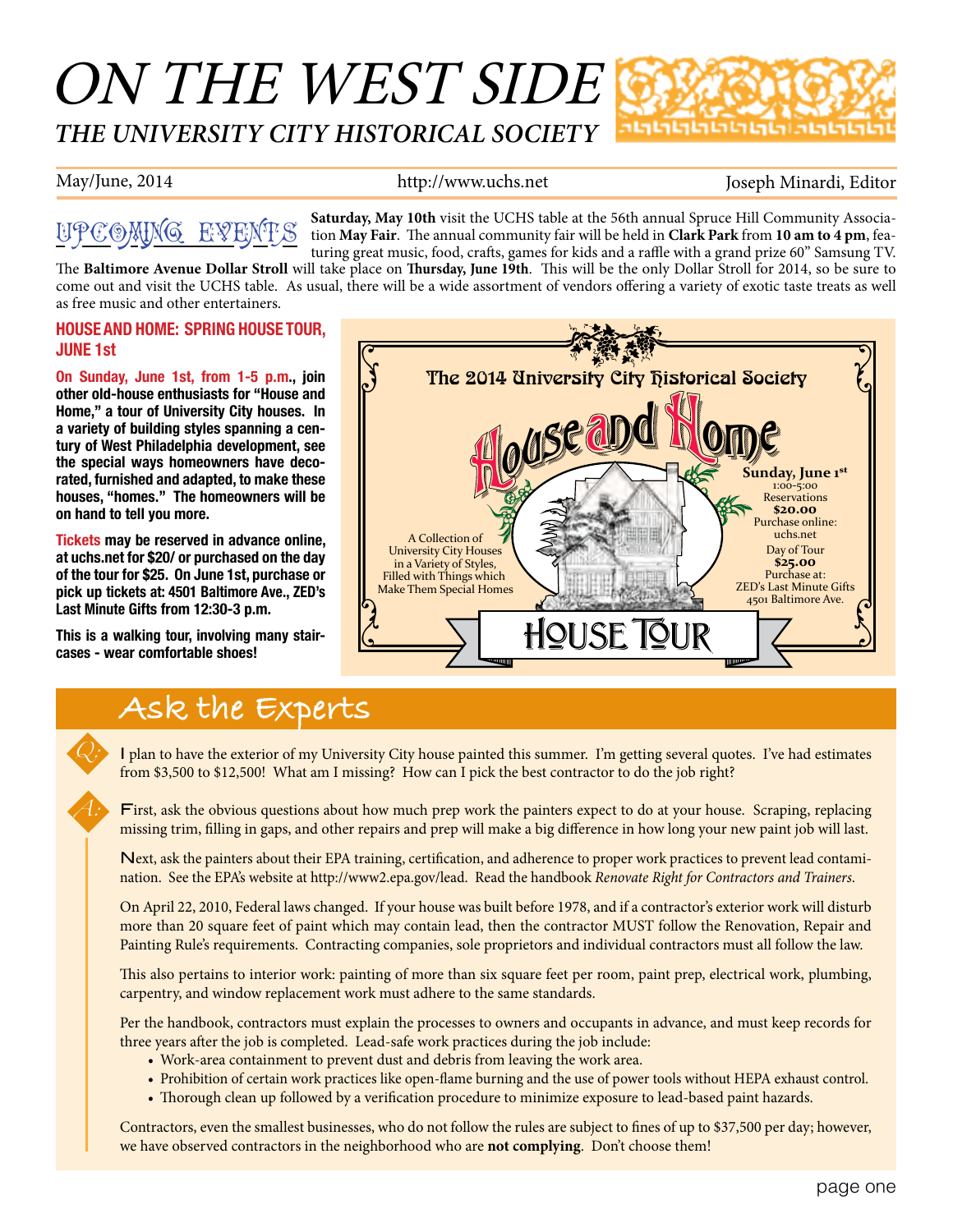page two page three

Members of UCHS and their guests were treat-





ed to an exquisite meal with accompanying beverages provided by the Restaurant School at Walnut Hill College for the UCHS Roaring Twenties spring dinner held on April 4. In addition to feasting on such delicacies as breast of chicken rosé, broccoli soufflé and Venetian ice cream, the attendees were treated to a lecture on the history of University City in the 1920s given by Mark F. Lloyd, University Archives Director at Penn. As part of the

presentation, Mr. Lloyd handed out maps that he had prepared especially for the gathering, beginning with the Colonial era and the Hamilton family holdings in West Philadelphia, continuing to the modern era and the University of Pennsylvania's expansion. According to Lloyd, there was a time (the first time actually) when Penn threatened to move to the suburbs to keep up with its longtime rival, Princeton, and their rural campus. Luckily Penn stayed in West Philadelphia and the neighborhood continued to grow.

To get the festivities in the Roaring Twen-

#### ties atmosphere, guests were encouraged to don 1920s attire, which several in attendance did. Digital images of Philadelphia in the 1920s were displayed in at both ends of *The Great Chefs* room, further enhancing the Jazz Age ambiance. The UCHS would like to thank everyone who turned out for the dinner and the Restaurant School at Walnut Hill College for hosting and their event planning expertise. UCHS Roaring Twenties Dinner Wrap Up

Locust Street is seen here looking east from Farragut Street. The "then" photo was taken in January 1914 when the Brunswick Apartments (on left) were newly built. The south side of the 4600 block of Locust had not been built yet. The apartment building is still standing, with alterations including removal of balustraded roof and addition of aluminum siding.

Featured Historic House -Hermann Herzog House

On the corner of 41st and Pine Street stands the one-time home of acclaimed 19th century landscape painter Hermann Herzog (1832- 1932). The German-born artist moved to West Philadelphia some time in the 1860s, settling in a house on 41st and Pine Street. In the home his son Lewis (1868-1943) was born. Lewis Herzog was a fine artist in his own right. Before long the senior Herzog was on the move, painting his was across the American West. By 1872 the house was owned by a man named C.M. Hall.

The house (4101 Pine Street) itself is one half of a pair of Second Empire twin homes on the 4100 block of Pine Street. Occupying the corner lot, the Herzog House was the most desirable house of the semidetached homes on Pine Street.

# **Did you know?**

Baltimore Avenue and Woodland Avenue

Depending on its source, **Baltimore Avenue** started either in 1872 or 1811, or earlier. The sixty-plus year gap is due to the fact that the original stage route to Baltimore and Washington, laid out by the road jury in 1811 and built by the Philadelphia, Brandywine and New London Turnpike Company "over the road leading from the Schuylkill to Darby, commonly called the Woodland Road [now Woodland Avenue], where said road diverges from the Philadelphia and Lancaster Turnpikes", no longer exists as such.

It is probable that the road existed earlier than 1811 as the Darby Road from Merion Meeting to Darby Meeting.

**Woodland Avenue** was once known as Plank Road, socalled for the wooden boards covering the road. On choice Sunday afternoons the sporting fraternity would race their horses on the road. The name was first applied about the 1850s during the height of the racing craze. The "track" stretched from 49th Street to the Blue Bell Tavern and was often littered with broken wagon parts along its length. In time, the law intervened and the Plank Road returned to its once-quieter life and its now familiar name, Woodland Avenue.



*UCHS Board member, Mark N. Silber (right) lecturing on the finer points of Penn's campus architecture during one of Mark's recent walking tours, April 29th. Photo by Joseph Minardi*





*Photo by Joseph Minardi*

#### University City**: Then & Now -** 4600 block of Locust



**4224 Baltimore Avenue Update** A meeting was held on March 26th at Rosenberg Hall to discuss the future of 4224 Baltimore Avenue, a residential and retail project slated for the corner lot at 43rd and Baltimore Avenue. The latest version of the project was presented by Omar Blaik of U3 Ventures with an assist from project architect Cecil Baker. After the Powerpoint presentation, there was an extended Q&A session between the developers and audience members. One of the major concerns was whether or not 4224 Baltimore Avenue would have a high number of transients living in the rental units. U3's Omar Blaik did his best to assuage fears by stating the housing units would be geared toward young professionals who work at Penn, HUP and CHOP. Another selling point was the quality of building materials that will be used in construction. The current vision is for five stories of condominiums and eight stories of rentals, totalling 132 units. Other specifics include 60 parking spaces, 50 bicycle spaces, a fitness center, and 17,000 s.f. of retail space which includes a mid-level restaurant with between 3,000 to 4,000 s.f. of space (some in attendance disputed those dimensions). An easily accessible public restroom across the street from Clark Park could also be a possible amenity.

The actual look of the two-building complex will be, in the words of Cecil Baker, "an organized jigsaw puzzle," basically a glass building with a panels of nichiha in warm colors. The lower levels will be faced in brick and there will be a covered walk, ideal for seasonal outdoor dining overlooking Clark Park along 43rd Street.

Several UCHS Board members were in attendance, as well as Spruce Hill Community Association president, Barry Grossbach, who is eager to move the ball forward. After the three meetings held between the developers and residents, Grossbach feels that the residents have had their say on the topics of heights and density. The overall reaction from the 100-some people in attendance that evening was positive, not only to the latest version of the project, but also for the developers and their public meetings. The next step is for the big Baltimore Avenue development to apply for zoning, and it appears likely that it will win approval from the ZBA.



"I'm very excited to see this [being] built," said one blogger. Another concerned local was pleased with "how [the design team] can greatly improve initial designs over time with community involvement."



*Architect Cecil Baker informs the room of around 100 concerned University City residents at the March 26th meeting regarding 4224 Baltimore Avenue. Photo by Joseph Minardi.*



*Top left; UCHS Vice-President Elizabeth Stegner warms up the crowd; bottom left, Mark F. Lloyd speaks to the group; above, diners in period garb. Photos by Joseph Minardi.*



*4101 Pine Street, the Hermann Herzog House. Photo by Joseph Minardi.*



*Site diagram of the current configuration of the mixed-use proposal for 4224 Baltimore Avenue. Courtesy of Cecil Baker Architects.*